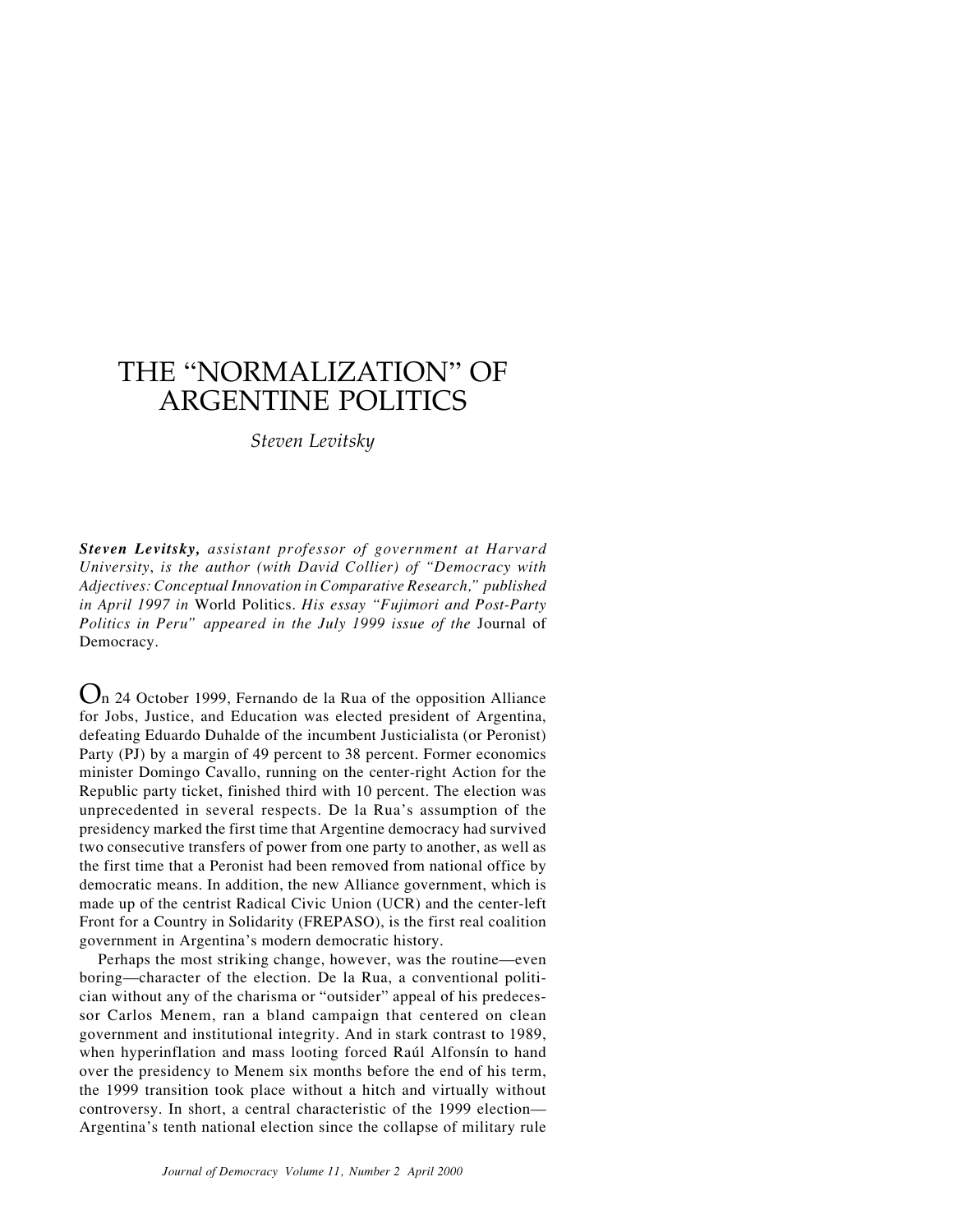in 1983—was the unprecedented degree to which electoral politics had become routinized.

This turn toward "normalized" democratic politics represents a major break with the past. For most of this century, Argentina has been considered one of the world's leading democratic underachievers. Despite its high levels of wealth and education, large middle class, relatively egalitarian social structure, and developed civil society, civilian regimes repeatedly broke down between 1930 and 1976. As Adam Przeworski and Fernando Limongi note, Argentina is the wealthiest country ever to have suffered a democratic breakdown.<sup>1</sup> Moreover, only a few years ago, the Menem government's concentration and abuse of executive power seemed to suggest that Argentine democracy remained badly flawed. Scholars offered relatively pessimistic assessments of the regime, often treating it as a leading case of unconsolidated or "delegative" democracy.<sup>2</sup> By the end of the decade, however, Argentina had diverged substantially from other "problematic" cases in Latin America (such as Ecuador, Peru, and Venezuela) and had in many ways begun to resemble its better institutionalized neighbors in Chile and Uruguay.

These developments suggest the need to rethink some recent accounts of contemporary Argentine democracy. In retrospect, many of these analyses appear to have been overly pessimistic: They tended to overstate the degree and impact of the Menem government's abuses of executive power, and they tended to understate important democratic advances that, while partially obscured by Menem's "hypermajoritarian" behavior, nevertheless continued through the 1990s.

# **Reexamining Argentine Democracy**

Argentine democracy evolved in diverging and seemingly contradictory ways in the 1990s. On the one hand, the Menem government's concentration and abuse of power weakened representative institutions, thereby eroding what Guillermo O'Donnell has called "horizontal accountability."3 President Menem governed in a highly unilateral manner, acting in ways that were often perceived to violate the spirit—if not the letter—of the constitution. In 1990, for example, the government pushed through legislation (over the objections of the opposition and with a contested quorum) expanding the size of the Supreme Court from five to nine judges and then stacked it with Menem loyalists. Menem also made widespread use of his power to issue executive decrees, issuing 336 "Decrees of Necessity and Urgency" between July 1989 and August 1994. By contrast, the government of Raúl Alfonsín issued just 10 such decrees between 1983 and 1989. Finally, Menem's reckless pursuit of constitutional reforms permitting his reelection also had a debilitating effect on democratic

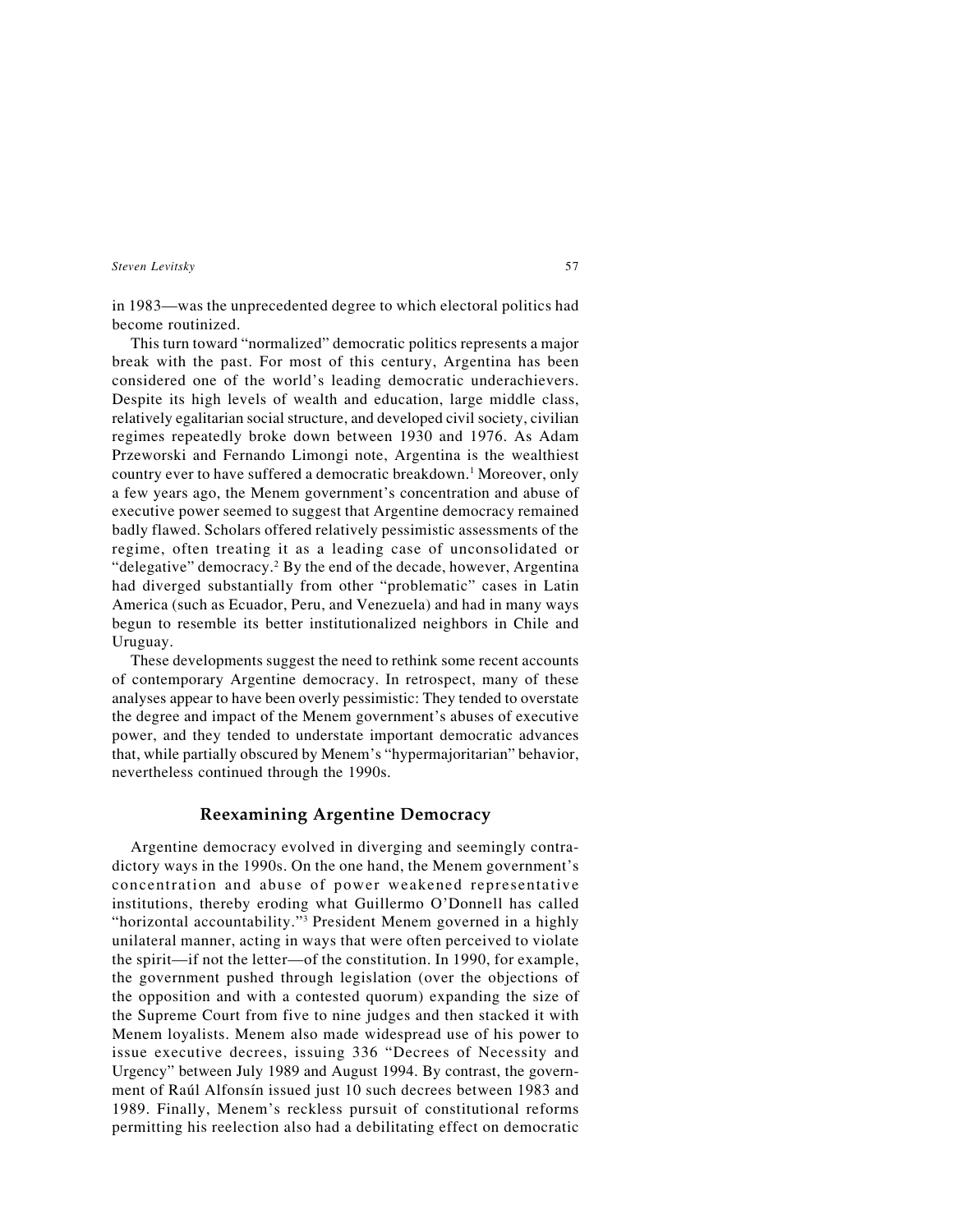institutions. In 1994, Menem essentially bullied the UCR into negotiating a constitutional reform by threatening to hold a plebiscite on the issue. Faced with the likelihood that Menem would win the vote and the real possibility that such an outcome would provoke an institutional crisis, UCR leader Raúl Alfonsín abandoned his opposition to reelection and negotiated what became known as the Olivos Pact. In 1998, despite the clear unconstitutionality of running for a third term, Menem pushed the Peronist party congress to declare its support for his candidacy, toyed publicly with the idea of another plebiscite, and finally sought—unsuccessfully—to gain a court ruling permitting his candidacy.

Even when the government remained within its constitutional bounds, its failure to seek a multiparty consensus even on constitutional issues (like the reelection clause and the size of the Supreme Court) and other matters of fundamental importance to democracy (like the 1990 pardon of military officers imprisoned for human rights violations during the 1976–83 dictatorship) clearly had a debilitating effect on the country's already fragile republican institutions. In light of this hypermajoritarian and at times dubiously constitutional behavior, scholars tend to characterize Argentine democracy as having fared poorly—and even as having regressed—in the 1990s. Following the important work of Guillermo O'Donnell, for example, contemporary Argentina is frequently characterized as a "delegative democracy."4 It has also been variously described as a "democracy in turmoil,"<sup>5</sup> a "persistently unconsolidated" democracy,<sup>6</sup> and a case of "neopopulism."<sup>7</sup> Some analysts even raised concerns that the Menem government would not leave power peacefully.8

Although the weaknesses and vulnerabilities of Argentine democracy certainly merit attention, they are not the whole story. Indeed, attention to the "delegative" tendencies of the Menem government has tended to obscure a range of other dimensions on which the regime fared rather well. Argentine democracy consolidated and in some respects even "deepened" in the 1990s. In terms of the core features of political democracy, for example, Argentina scored better than most of its Latin American neighbors—including Brazil and Chile—throughout the decade.9 The fairness of elections was unquestioned, basic civil and political rights were broadly and consistently protected, and press freedom was extensive.<sup>10</sup> Although there was a troubling rise in the number of threats and attacks on journalists during the Menem administration,<sup>11</sup> the overall climate was one of extensive freedom, and the Argentine media were arguably the most vigorous, independent, and sophisticated in Latin America.

Democratic rights were buttressed by a relatively well-organized and active civil society. Civic organizations responded vigorously to acts of political violence perpetuated by groups with reputed ties to the state.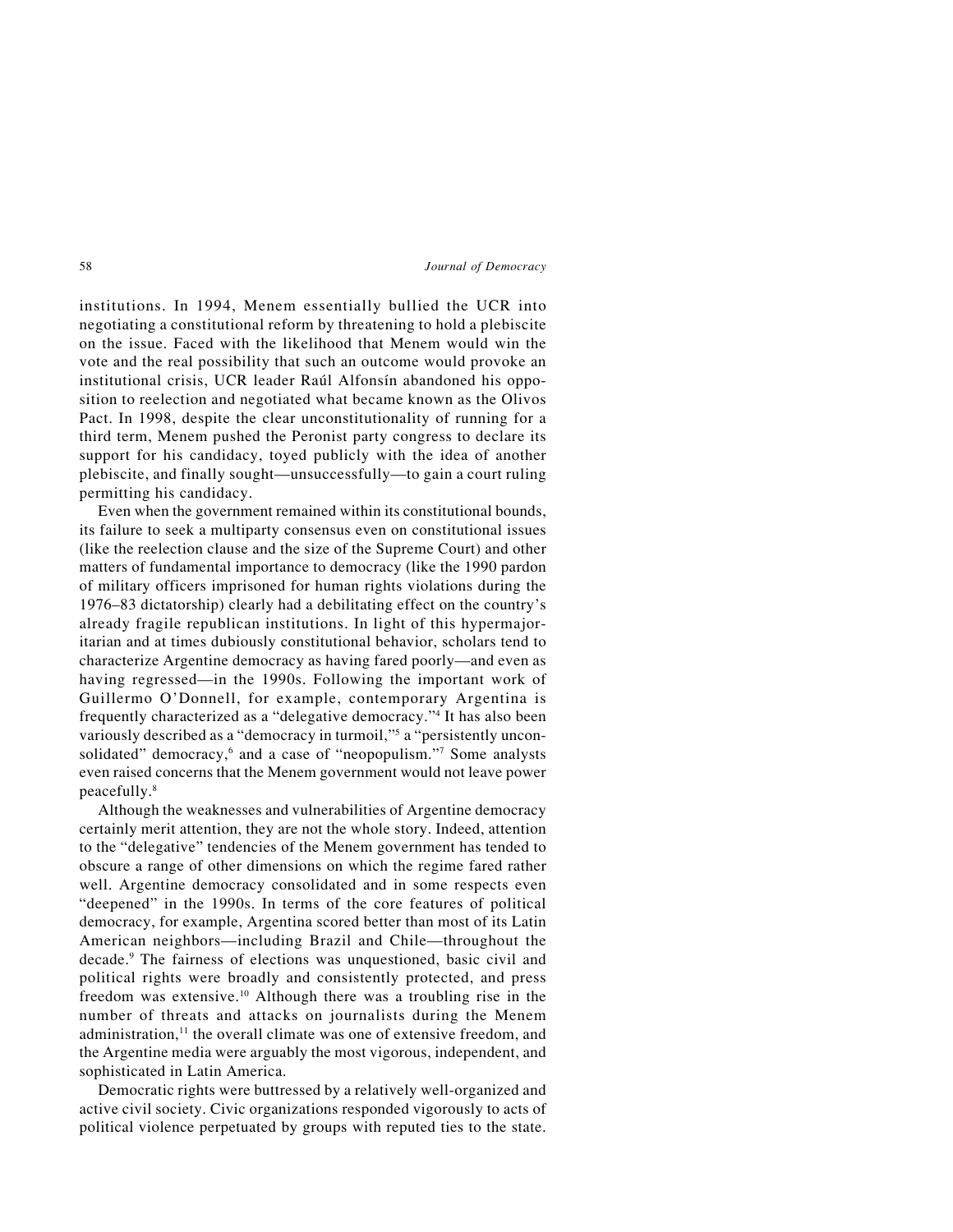For example, both the 1994 bombing of a Jewish community center in downtown Buenos Aires (which killed 86 people) and the 1997 murder of news photographer José Luis Cabezas were met with large-scale protests and sustained, well-organized campaigns that compelled the government to undertake serious investigations.

Perhaps the greatest democratic advances were made in the area of civil-military relations. The Argentine military, which carried out six coups between 1930 and 1976 and was responsible for massive human rights violations during the 1976–83 dictatorship, is now thoroughly under civilian control. In contrast to neighboring countries such as Chile, Ecuador, and Peru, as well as Argentina under the Alfonsín government, the military's presence in politics is now virtually nil. Military officers do not issue independent proclamations, and their subordination to civilian authorities is unquestioned. Moreover, the internal culture of the armed forces shifted in a substantially more democratic direction in the 1990s. This shift was clearly seen in General Martín Balza's public recognition of military wrongdoing during the 1976–83 "Dirty War." Such an act—particularly by the country's highest-ranking military officer—would have been unthinkable a decade earlier. President Menem, whose reputed ties to former military rebels and 1990 pardon of top military officers made him an unlikely candidate to advance civilian supremacy, played a major role in reining in the military. After crushing a military rebellion in 1990, Menem slashed the military's budget from 2.6 to 1.7 percent of GDP, reduced the size of the army by a third, abolished the draft, and privatized military-owned enterprises.

In addition to these advances on the core aspects of democracy, a variety of institutional innovations—many of which were part of the 1994 constitutional reform—can be said to have improved the quality of democracy. These include the direct election of the president (previously elected via an electoral college), of senators (previously elected by provincial legislatures), and of the mayor of the Federal Capital (previously appointed by the president); the passage of legislation requiring that every third spot on parties' legislative lists be occupied by a woman; the introduction of a national ombudsman *(Controladuría);* and the elimination of the requirement that the president be a Roman Catholic.<sup>12</sup>

Finally, on the dimension of horizontal accountability, the "delegative" nature of the Argentine regime may have been somewhat overstated. To the extent that the delegative label fit the Argentine case under the Menem government, it did so only for its first 18–24 months in office. It was during this period that Menem stacked the Supreme Court, pardoned top military officers, and issued the most controversial "Necessity and Urgency Decrees." Although Menem remained a powerful president after 1990, he cannot be said to have governed at the margins of political parties and the legislature. Notwithstanding his often plebiscitarian rhetoric, Menem was routinely forced to negotiate with the PJ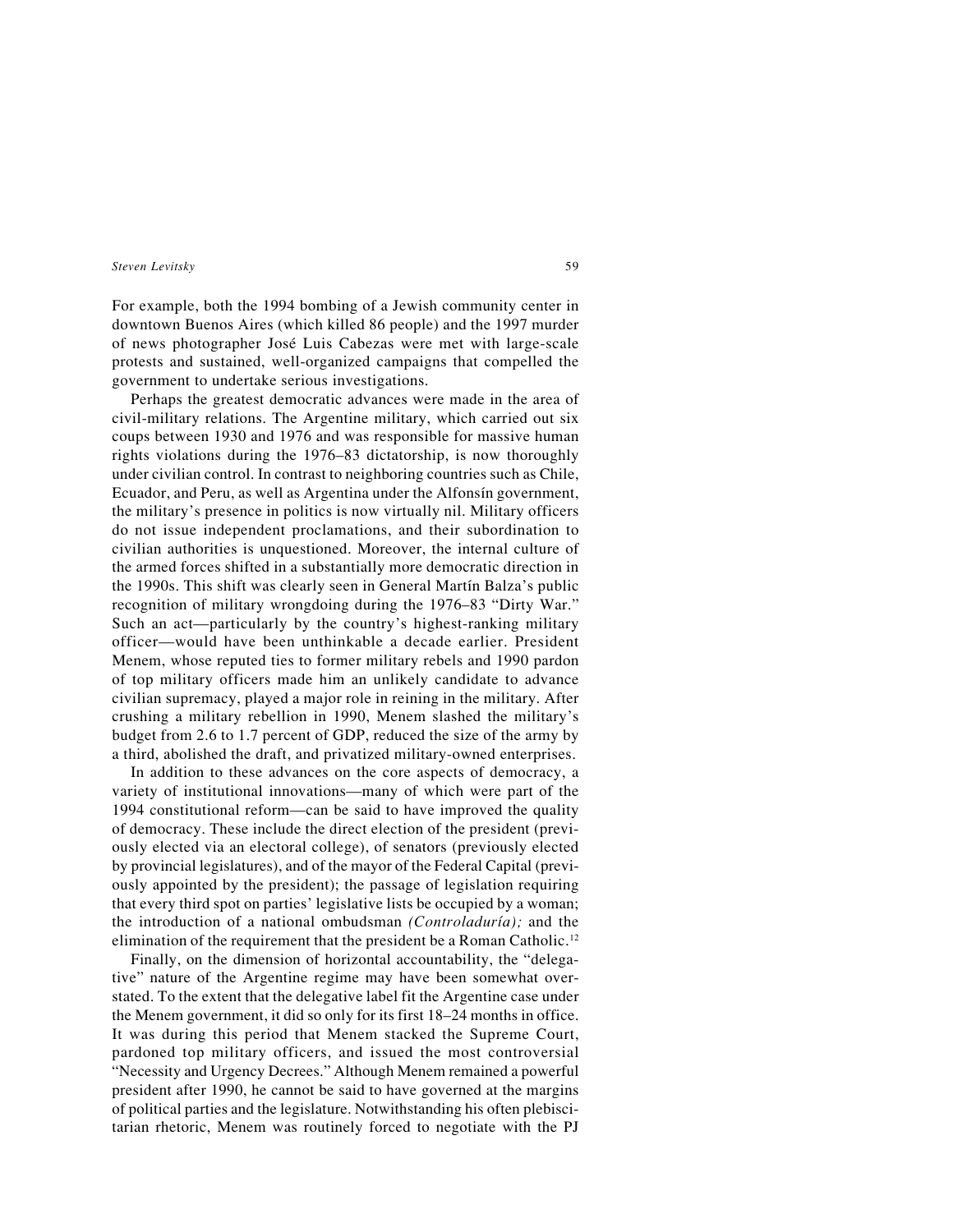legislative leadership, governors, and top business and labor representatives. Indeed, virtually all of the government's post-1990 reform measures, including the 1991 Convertibility Plan (which by law pegs the Argentine peso to the dollar at a one-to-one rate, and is widely credited with ending hyperinflation), went through the congress, and many of these initiatives were either substantially modified or blocked entirely. Finally, although the 1994 constitutional reform process was born of Menem's rather single-minded effort to gain reelection, the final product was based on an important set of compromises with the UCR. Moreover, the new constitution was approved by all of the major political parties, which infused it with a degree of political consensus that was unprecedented in modern Argentine history.

In sum, while some aspects of Argentina's democratic regime were weakened under Menem, others—including basic political liberties, freedom of the press, and civilian control over the military—were maintained and even strengthened. Indeed, these democratic rights remained intact through both the 1989–90 hyperinflation crisis and the Menem government's radical economic reforms. Although the Argentine liberalization process was among the most rapid and far-reaching in the world, it was undertaken without limits on democratic contestation (as in pre-1989 Chile and Mexico), an *autogolpe* (as in Peru), violent repression of protests (as in Venezuela), or labor repression and states of siege (as in Bolivia).

# **The Threat of Hypermajoritarianism**

Notwithstanding the relative strengths of contemporary Argentine democracy, there is little question that hypermajoritarianism posed a serious threat to the quality—if not the stability—of the country's representative institutions in the early 1990s. The Menem government's concentration and abuse of power was facilitated by a distinctive power imbalance that emerged as a result of the 1989–90 hyperinflation crisis and its aftermath. The crisis weakened civil society and dulled public opposition to abuses of power. Indeed, many politicians and citizens alike welcomed Menem's "strong hand" as necessary to combat hyperinflation. This situation was exacerbated by the government's extraordinary success in stabilizing the economy, as a result of which Menem and Economic Minister Domingo Cavallo came to be viewed as "indispensable" by much of the economic elite and a significant fraction of the electorate. This perceived indispensability raised the threshold of public tolerance for abuses of power. It also facilitated Menem's effort to reform the constitution and run for reelection. The fact that reelection was backed by the bulk of the economic establishment and—according to surveys—a large majority of voters helped Menem break down the opposition of the UCR via a threat to hold a plebiscite on the issue.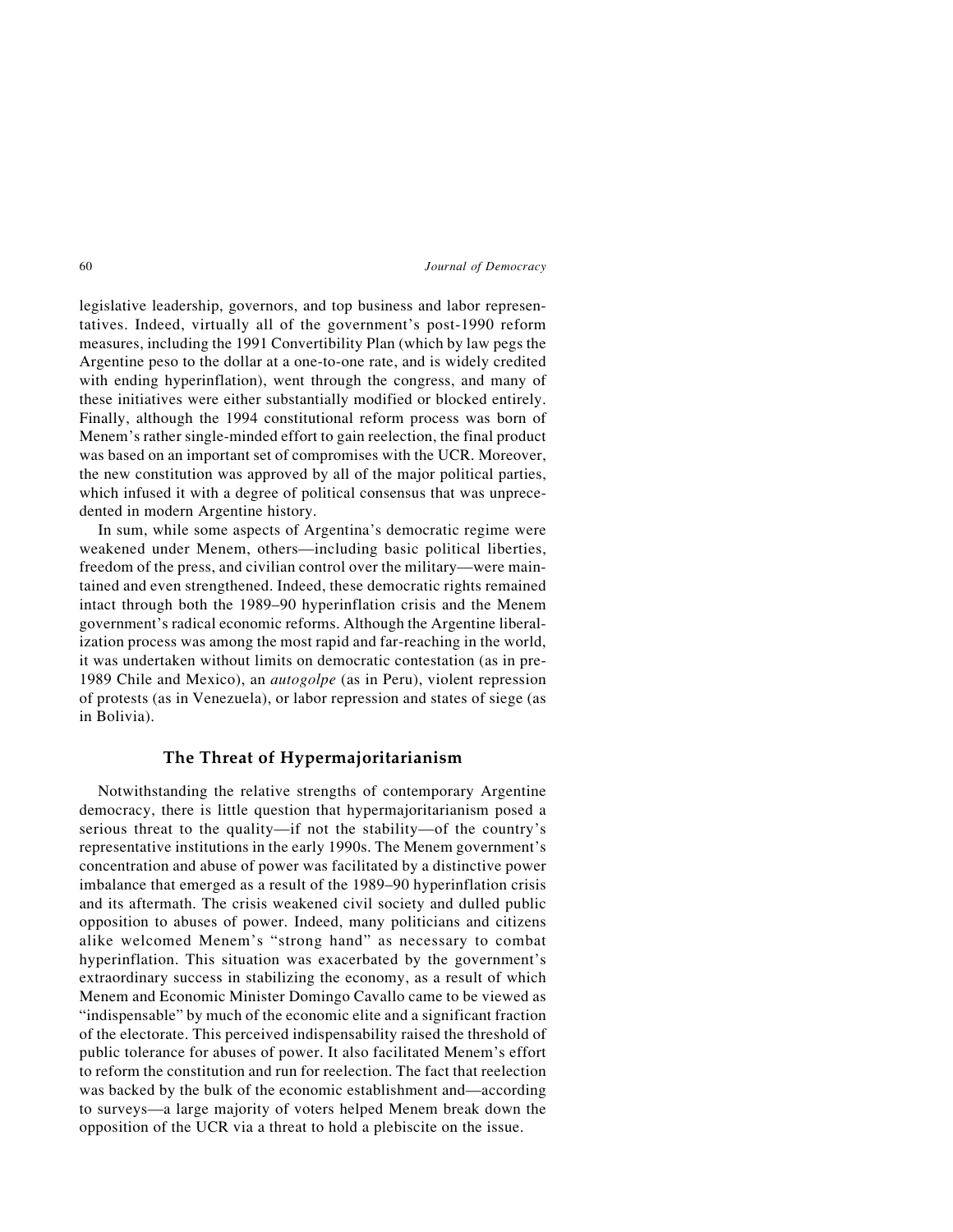| r ercentages)                 |                            |                     |                                               |                      |
|-------------------------------|----------------------------|---------------------|-----------------------------------------------|----------------------|
| <b>PARTY</b>                  | 1991<br><b>LEGISLATIVE</b> | 1993<br>LEGISLATIVE | 1994<br><b>CONSTITUENT</b><br><b>ASSEMBLY</b> | 1995<br>PRESIDENTIAL |
| P.J                           | 40                         | 43                  | 39                                            | 50                   |
| <b>UCR</b>                    | 29                         | 30                  | 21                                            | 17                   |
| Big Front/                    |                            |                     |                                               |                      |
| <b>FREPASO</b>                | --                         |                     | 13                                            | 29                   |
| Right/Provincial <sup>1</sup> | 16                         | 11                  | 12                                            |                      |
| Left / Center-Left            | 11                         | 3                   | 3                                             | $\overline{c}$       |
| MODIN <sup>2</sup>            |                            |                     |                                               |                      |
| (Nationalist)                 | 4                          | 6                   | 9                                             | 2                    |
| <b>Margin of Victory</b>      |                            | 13                  | 18                                            | 21                   |

**TABLE—THE FRAGMENTATION OF THE OPPOSITION VOTE, 1991–95** *(Percentages)*

<sup>1</sup> This includes the conservative Center Democratic Union (UCeDe), which received 6 percent of the presidential vote and 9 percent of the legislative vote in 1989 but declined precipitously thereafter.

<sup>2</sup> Movement for Dignity and National Independence, led by former military rebel Aldo Rico. *Sources:* Data taken from Rosendo Fraga, *Argentina en las Urnas 1916–1994* (Buenos Aires: Editorial Centro de Estudios Unión Para la Nueva Mayoria, 1995).

The crisis also weakened and fragmented the political opposition. The UCR was discredited both by the disastrous economic performance of the Alfonsín government and by the party's support for the Olivos Pact. As the Radicals' electoral performance declined (from a high of 52 percent in 1983 to just 17 percent in 1995), the middle-class anti-Peronist vote fragmented. In urban centers such as the Federal Capital, middle-class votes migrated to the Big Front (which later became FREPASO), a new center-left coalition that captured 13 percent of the vote in the 1994 constituent assembly elections and a striking 29 percent in the 1995 presidential elections. In the interior, middle-class votes migrated to a range of provincial parties. Hence, while the bulk of the middle-class electorate continued to vote anti-Peronist in the 1991–95 period, this opposition vote was dispersed among several competing parties. The result was a weak and divided opposition widely perceived as incapable of posing a serious alternative to Menem.

Menem's perceived indispensability and the crisis of the opposition enabled the PJ to establish itself as a near-dominant party in the party system in the 1989–95 period. Menem brought together two distinct segments of the electorate: 1) "Menemist" voters (approximately 10–15 percent of the electorate)—independent and generally conservative middle-class and upper-middle-class voters who backed the PJ out of support for the economic program; and 2) traditional—predominantly working and lower class—Peronist voters (approximately 30–35 percent of the electorate). Together, these two segments constituted a powerful electoral coalition; in the face of a fragmented opposition, this coalition became virtually unbeatable. As the Table above shows, the PJ easily won the 1991 and 1993 midterm elections and the 1994 constituent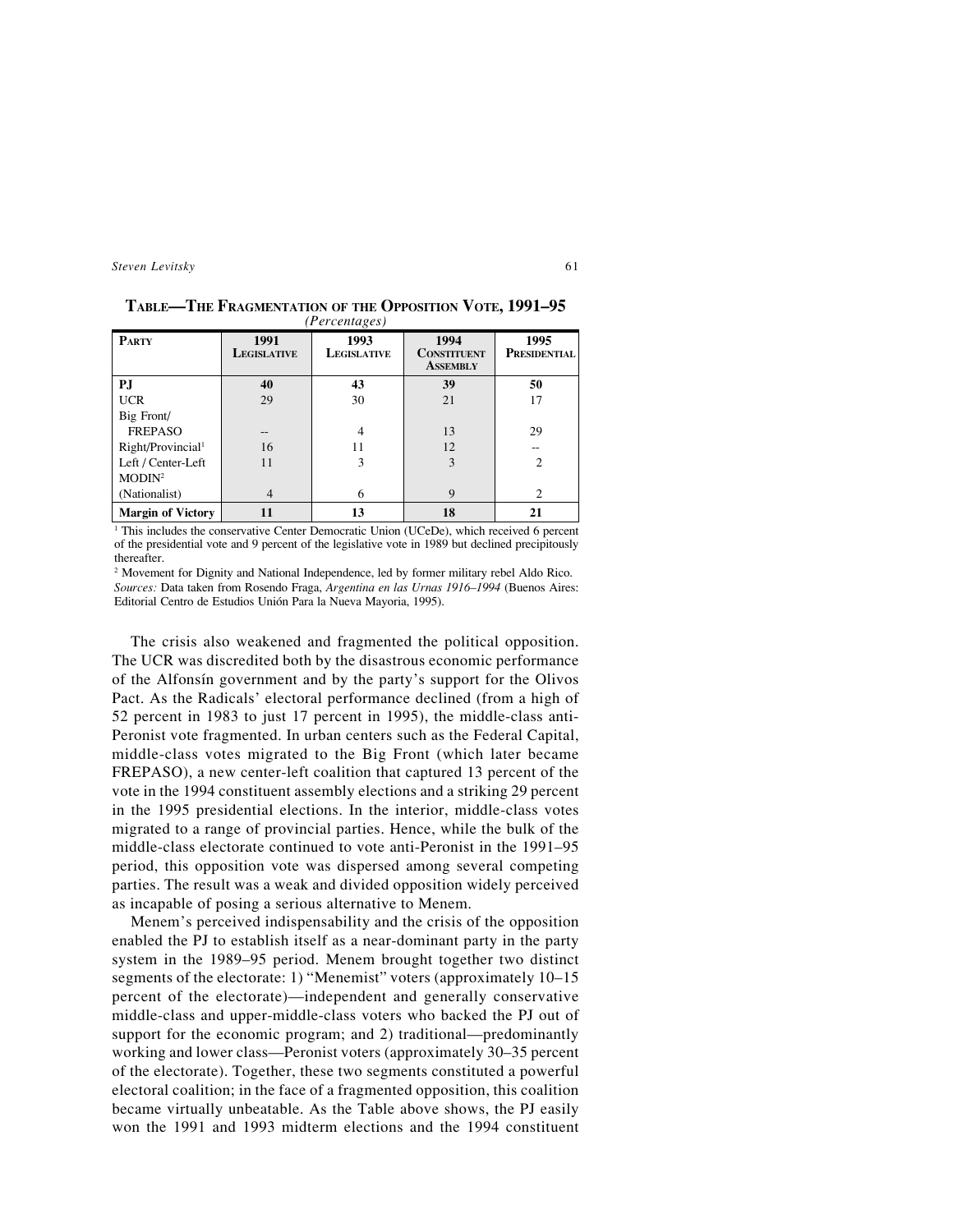assembly elections, and Menem won by an overwhelming margin in the 1995 presidential election. Despite the fact that the PJ won only a plurality in each of these elections, its margin of victory never fell below 11 percentage points.

The PJ's string of landslide victories (which, going back to 1987, totaled six in a row) and the perceived absence of a viable opposition raised fears that the PJ would establish itself as a hegemonic party. Some observers even began to speak ominously of the "Mexicanization" of Argentine politics. While single-party dominance is not necessarily undemocratic, in a country with fragile republican institutions and virtually no tradition of consensus-based politics, such a context creates dangerous opportunities for the abuse of governmental power. As noted above, President Menem did in fact take advantage of this temporary power imbalance to govern in a highly unilateral manner. Had Peronism's political dominance continued, such hypermajoritarianism might have seriously eroded the country's representative institutions. As it turned out, however, the threat of Peronist hegemony proved to be a paper tiger, and the specter of "Mexicanization" quickly evaporated.

# **The Transition to "Postcrisis" Politics**

The crisis conditions that gave birth to both Menemism and hypermajoritarianism eroded during Menem's second term. Two developments were critical to this outcome. The first was the emergence of what might be called "postcrisis" politics. Between 1989 and 1993, the salience of the economic crisis was such that other issues, including those surrounding Menem's abuse of power, were devalued by a large sector of the electorate. Over the course of the 1990s, however, fears of a return to hyperinflation faded and economic stability was increasingly taken for granted. As a result, postcrisis issues like corruption, consumer rights, and judicial independence gained salience. The emergence of these new issues reshaped the dynamics of political competition, largely at the expense of the Peronists. Because the Menem government fared poorly on most postcrisis issues (particularly corruption), its image began to erode as the atmosphere of crisis subsided.

A second (and related) development was the resurrection and unification of the middle-class opposition. The UCR and FREPASO, which had been widely viewed as incapable of governing in the early and mid-1990s, undertook two critical strategic changes beginning in 1994. First, they accepted the core elements of the new economic model. Aware that they could not build a winning electoral coalition in opposition to the Menem reforms, FREPASO leaders announced in late 1994 that they would not seek to modify the government's Convertibility Plan, privatization, or trade liberalization. Although the UCR opposed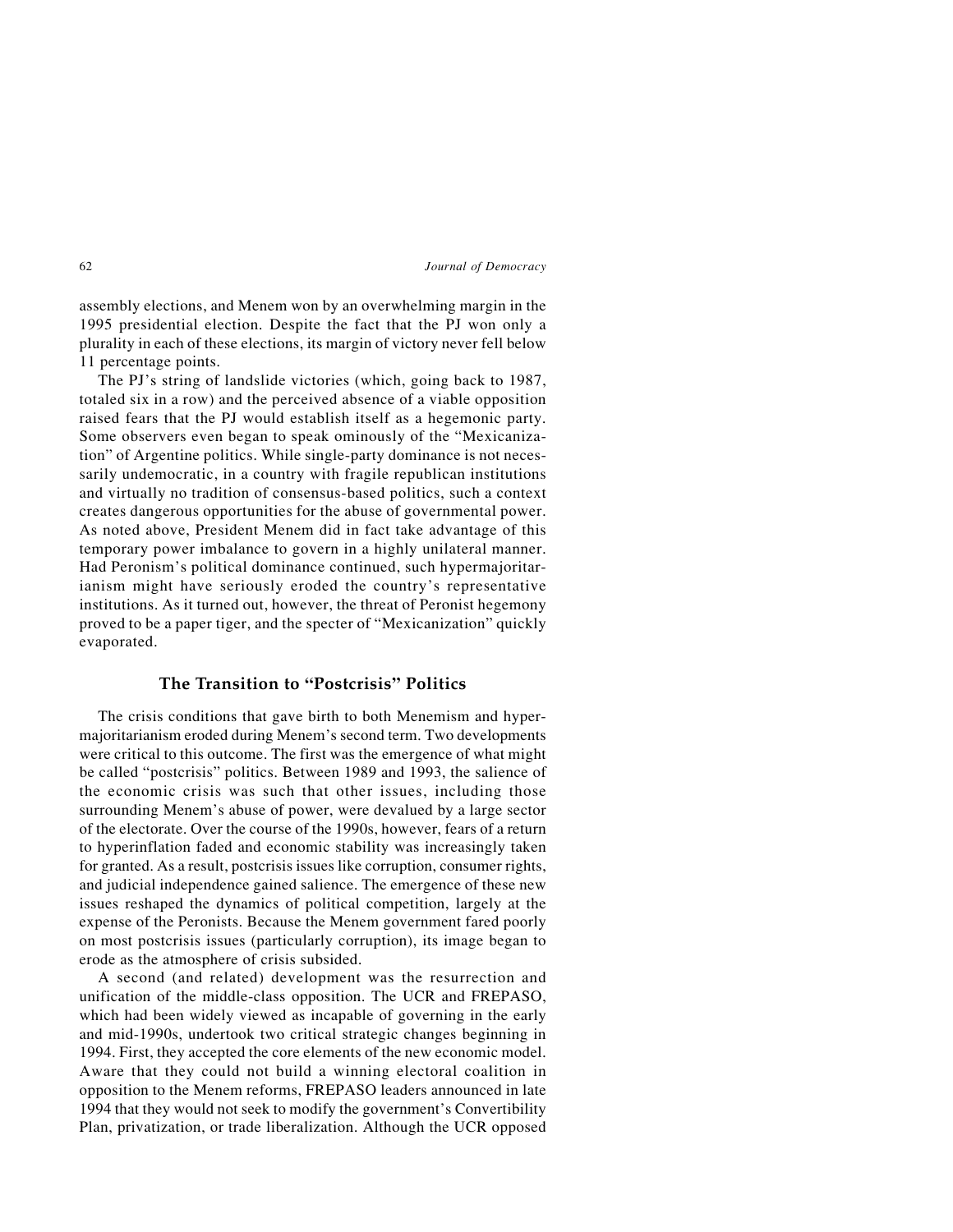the Convertibility Plan in the 1995 election, most Radical leaders committed themselves to the new model after 1995. Second, the UCR and FREPASO formed the Alliance in August 1997, which ended the PJ's electoral "hegemony" virtually overnight. With the bulk of the (predominantly middle-class) anti-Peronist vote united into a single bloc, the PJ's capacity to win elections—let alone landslides—with 40–45 percent of the vote was suddenly open to question.

With the emergence of the Alliance as a credible alternative, Menem and the PJ ceased to be perceived as indispensable for economic stability. The Alliance's commitment to the Convertibility Plan—made public on the very day of its formation—was widely viewed as credible. According to a September 1997 survey, for example, 95 percent of Argentines believed that economic stability would survive into the future, no matter who was in power.<sup>13</sup> A survey of business leaders carried out during the same month found that 72 percent believed that the economy would remain the same or improve if the Alliance gained power.<sup>14</sup>

These changes shifted the balance of power in the Argentine party system. Less than six months after its formation, the Alliance defeated the PJ by 46 to 36 percent in the 1997 legislative elections. This victory was made possible by the large-scale defection of independent predominantly middle-class and upper-middle-class—voters who, confident that economic stability was assured, gave priority to noneconomic issues like corruption, judicial independence, and education. The Alliance and Cavallo's Action for the Republic party,15 both of which centered their campaigns on such "postreform" issues, captured a large number of these ex-"Menemist" voters, essentially reducing the PJ to its core working-class and lower-class electorate. As a result, the PJ's string of six straight electoral victories—and more importantly, the aura of Peronist hegemony—was broken.

The change in the balance of power was also made manifest in 1998, when Menem engaged in a reckless, if ultimately half-hearted, attempt to run for a third term. Menem had succeeded in reforming the constitution in 1994 because he enjoyed the support of his party, of the bulk of the economic establishment, of roughly two-thirds of the electorate, and—with the Olivos Pact—of the UCR. Four years later, however, the situation had changed markedly. Not only was Menem's "re-reelection" bid opposed by half of the PJ and a large part of the economic establishment, but surveys showed that an overwhelming majority (about 80 percent) of Argentines rejected it as well. Moreover, the opposition to Menem's reelection bid was strong and united and included Cavallo. Menem sought to obtain a favorable ruling from the Menemist-dominated Supreme Court, but in this new political context, the president's allies on the court, aware of the potential consequences of such an illegitimate ruling (including impeachment and even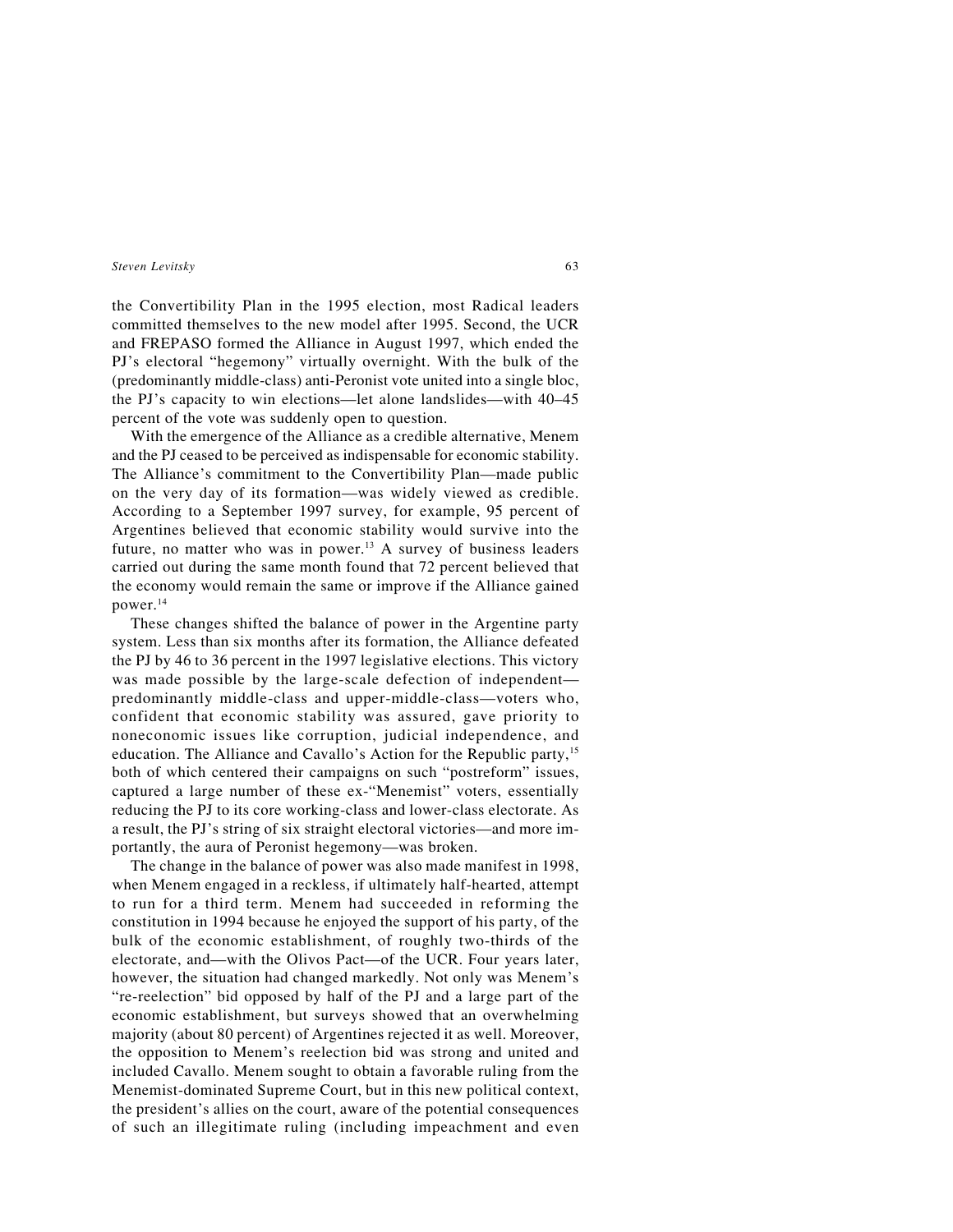prosecution if Menem were to lose the election), quietly made it clear that they would take no such action. As a result, Menem was left with no alternative but to hand over the presidency, as scheduled, in December 1999.

# **The October 1999 Election**s

The October 1999 elections marked the consolidation of postcrisis politics. As in 1997, the Alliance neutralized the PJ's advantage on the economic issue by unambiguously accepting the new economic model, which enabled the election to be fought out over postcrisis issues. Both de la Rua and third-party candidate Domingo Cavallo effectively presented themselves as postcrisis alternatives, combining a promise of economic continuity with a clean-government appeal. De la Rua, who was the heavy favorite from the outset, ran a cautious campaign. He made few mistakes and—beyond his pledge to clean up government few promises. Although many of de la Rua's FREPASO allies were uncomfortable with the conservative tone of the campaign, FREPASO leader and vice-presidential candidate Carlos "Chacho" Alvarez kept them in line, and the Alliance suffered surprisingly little internal conflict.

By contrast, Duhalde's candidacy was plagued with difficulties. The PJ, torn between Menem's neoliberalism and Duhalde's more populist profile, was unable to present a coherent message. Moreover, due to the intense power struggle that arose as a result of Menem's unwillingness to give up control of the party, Duhalde's campaign received little support from—and often appeared to be actively undermined by—the president. Most importantly, however, the PJ failed to build a broad multiclass appeal. Duhalde, whose record as governor of the province of Buenos Aires included alliances with a variety of shady political figures and a failure to reign in the province's notoriously corrupt and abusive police force, never made serious inroads into the middle-class electorate.

The Alliance's victory was thus a product of the breakdown of the Menemist electoral coalition. Although Duhalde managed to retain the bulk of the traditional Peronist electorate, he failed to attract most of the independent and conservative voters who had backed Menem in 1995. These voters, no longer perceiving the PJ as indispensable for economic stability and growing increasingly intolerant of the Menem government's corruption and abuses, opted *en masse* for the Alliance or Cavallo. Hence, although the PJ was hurt by the economic downturn that marked the final year of Menem's presidency, its defeat was *not* primarily the result of public opposition to the government's economic program. It was generally wealthier, proreform voters, rather than the poor or the unemployed, who abandoned the PJ in 1997 and 1999. While some of these voters defected in response to the recession, most appear to have done so in response to the government's shortcomings on *noneconomic*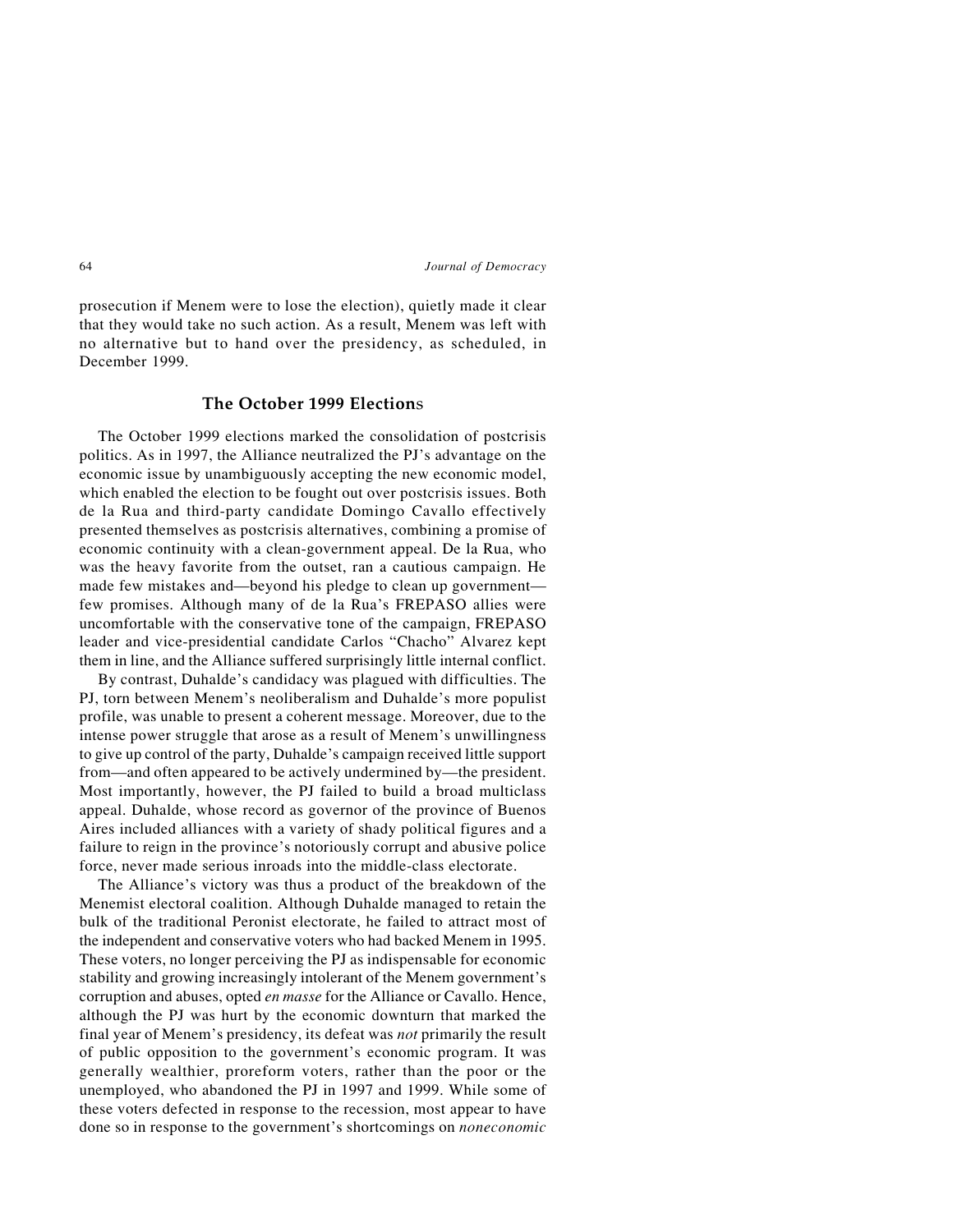issues. Paradoxically, then, the unraveling of the Menemist coalition was in large part a product of the Menem government's own economic success. Only when the reforms had been consolidated and economic stability could be taken for granted did postcrisis issues like corruption and judicial independence gain salience, and *only then* did the independent voters who had sustained the Menemist coalition abandon the PJ.

In many ways, the October election represented a victory for conventional politics. Whereas the early 1990s had witnessed the rise of "outsider" and antiparty candidates, including ex-athletes, musicians, and even former military leaders, the 1999 election was dominated by traditional parties and politicians. De la Rua is a classic career politician. A longtime UCR leader, he had been a familiar face in Argentine politics—most recently as mayor of the city of Buenos Aires—for nearly three decades. Moreover, as de la Rua himself repeatedly recognized throughout the campaign, he was a relatively boring candidate. Unlike Menem, he did not race sports cars or appear in public with celebrities; he rarely made newsworthy public statements and promised few sweeping policy changes. Nevertheless, he was quite popular. A similar story unfolded at the provincial level, where established politicians captured virtually every one of the country's 23 governorships. "Outsider" or nonparty candidates were scarce and generally fared poorly.16

The election thus showed the continued strength of Argentina's two traditionally dominant parties. After more than a decade of decline, the UCR regained both the presidency and the governorships of such key provinces as Entre Rios and Mendoza; although the PJ lost the presidency, it won nearly two-thirds of the country's governorships and remains Argentina's largest party. Given the cycles of political conflict, regime instability, and repression that characterized Argentine politics for much of the postwar period, the advent of a more conventional, routinized, and even boring politics is almost certainly a positive development.

The 1999 election may also produce important changes in the way politics is done in Argentina. The hypermajoritarianism that characterized the Menem government is likely to be replaced by a more consensus-based politics. Whereas the economic crisis and the weakness and discrediting of the UCR permitted Menem to concentrate power and govern unilaterally, the post-Menemist political map is much more pluralist. Because the de la Rua government is based on a coalition rather than a single party, policy making will require constant negotiations between the UCR and FREPASO. Moreover, the PJ controls 14 of 23 governorships, including those of the three largest and most industrialized provinces (Buenos Aires, Córdoba, and Santa Fe), and the Peronists maintain firm control of the senate. The Alliance also fell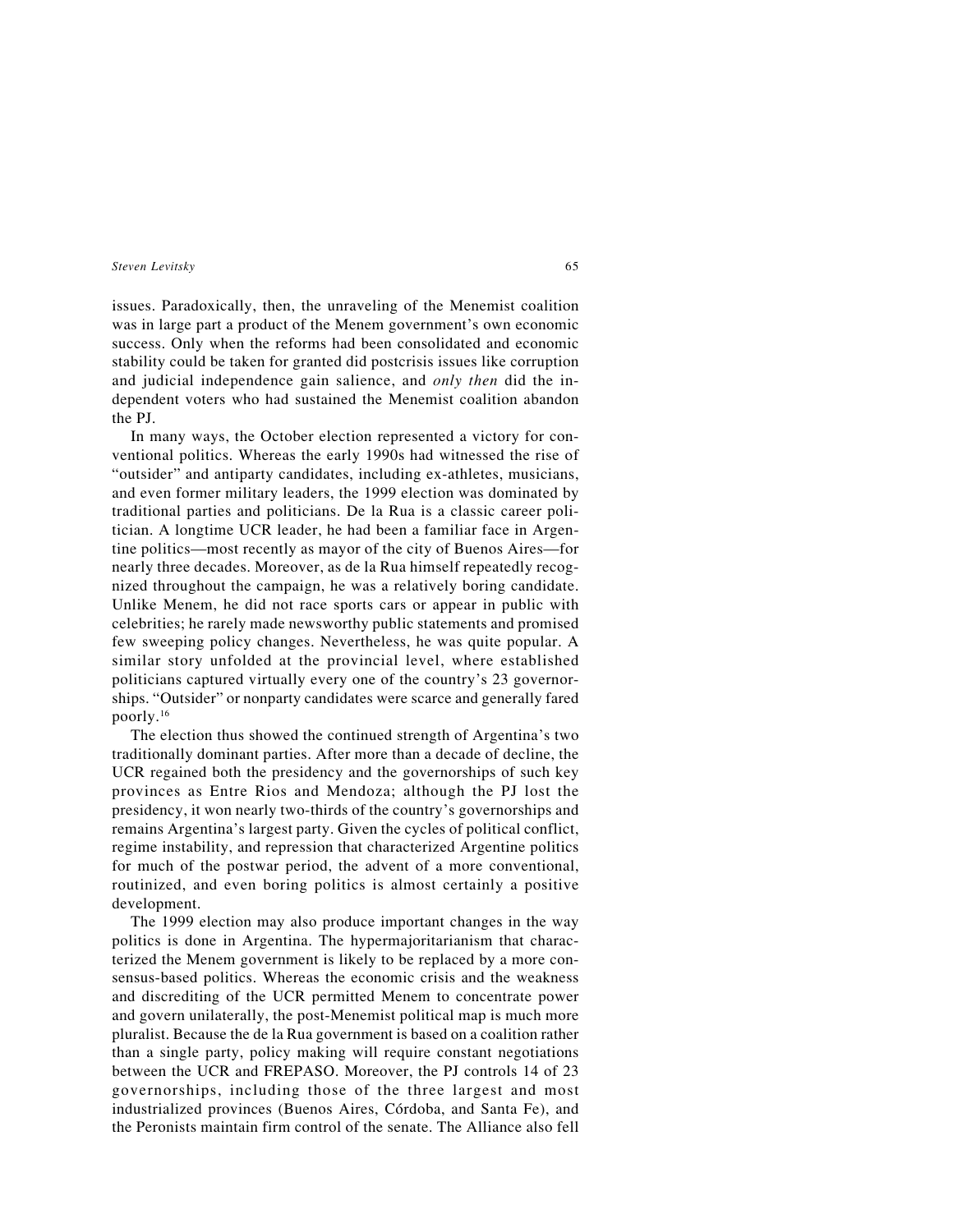short (albeit barely) of a majority in the Chamber of Deputies and will therefore have to build alliances with provincial parties or Action for the Republic. Finally, the new government will (at least initially) face a Supreme Court with a pro-Menem majority. In short, power is fragmented. To govern effectively, de la Rua will have to negotiate and share power, not only with his FREPASO allies, but also with the Peronists. This new pattern of consensus-based policy making was evident in the passage of the de la Rua government's first budget in late December 1999. After several weeks of haggling, the final budget was based on a compromise with top Peronist governors and senate leaders. While such consensus-building is the essence of "normal" democratic politics, in a country where democracy has often degenerated into hypermajoritarianism, it represents a major change.

# **Prospects for the Future**

There are real reasons for optimism regarding the future of Argentine democracy. All the country's major social and political actors have demonstrated a clear commitment to democratic "rules of the game" for more than a decade, and those rules are buttressed by a relatively strong civil society, vigorous independent media, and a reasonably stable and effective party system. Moreover, a broad consensus has developed in the party system around the most fundamental issues facing the country, including macroeconomic policy, military policy, and foreign policy. Although one may question the benefits of such a Chile-like narrowing of the agenda for the quality of political representation, it will almost certainly contribute to regime stability. In the economic realm, the end of the hyperinflation crisis has been critical to the stabilization of politics; it has enhanced state capacity, lengthened the time horizons of social and political actors, and reduced the likelihood of praetorianism and large-scale social conflict. Finally, many of the factors that have been cited as major sources of past regime instability, such as the existence of a powerful populist "threat" and the party system's failure to adequately protect the interests of the country's socioeconomic elite,<sup>17</sup> have largely disappeared. With the weakening of organized labor and Menem's embrace of orthodox economic policies, neither Peronism nor the Peronist-dominated labor movement poses a serious threat to economic elites, and although Argentina continues to lack a conservative party, business leaders and conservative elites have been extremely well represented in both the Menem and de la Rua governments. In sum, although the concept of consolidation is a notoriously slippery one, $18$  it is reasonable to suggest that Argentine democracy has been consolidated.

What are the short-term prospects for democratic governance under the Alliance? Some observers have suggested that the Peronist opposition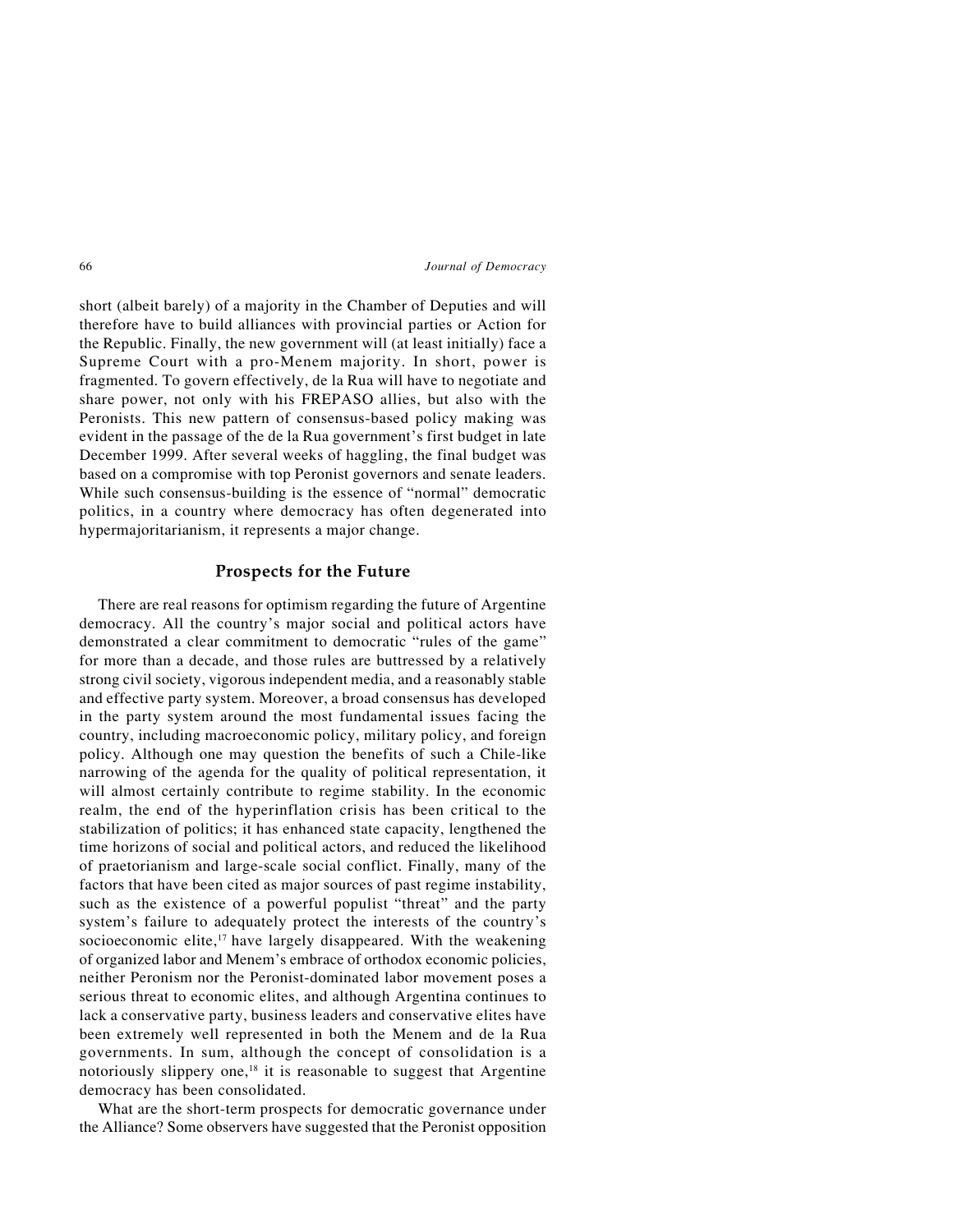could become a destabilizing force under de la Rua as it did under past non-Peronist elected governments in the 1960s and—to a lesser extent the 1980s. Indeed, only slightly more than a decade ago, the Peronistled General Labor Confederation (CGT) led 13 general strikes against the Alfonsín government. Yet there are reasons to expect the PJ to adopt a more conciliatory posture today. First, organized labor is weaker than it has been at any time since 1945, and because its future strength hinges on the de la Rua government's policies on issues like labor-market deregulation and the union-administered health insurance system, it has a strong incentive to negotiate with, rather than confront, the new government. Second, the PJ, lacking an institutionalized authority structure, is likely to fragment in opposition. Although this would make it harder to negotiate programmatic accords, it would also reduce the likelihood that Peronism will pose a serious threat to governability. Third, and perhaps most importantly, the PJ has undergone a fundamental transformation since the 1980s. For the first time, the PJ now has an experienced, professionalized leadership, both in the governorships and in the legislature. The party's emerging leaders particularly newly elected governors José Manuel de la Sota (Córdoba), Carlos Reutemann (Santa Fe), and Carlos Ruckauf (Buenos Aires) have a strong stake in maintaining political and economic stability, for their future presidential aspirations hinge on their capacity to govern well in their provinces. The PJ leader with the greatest stake in de la Rua's failure is probably Menem, for a new crisis is probably his only means of returning to the presidency in 2003. Yet although Menem remains party president, he has little influence over the Peronist governors, which will severely limit his capacity to rally the party behind a hard-line oppositionist project. Indeed, it was the governors, not Menem, who defined the PJ's strategy during the initial months of the de la Rua administration.

The greatest challenges to the new government will likely be the economy and crime. The Convertibility Plan leaves governments in a difficult bind. On the one hand, abandoning convertibility is nearly impossible from a political standpoint, both because of widespread fear of renewed inflation and because such a change requires congressional approval (and the initiation of congressional debate on the issue risks provoking a flurry of speculation). On the other hand, the peso is almost certainly overvalued, and convertibility has sharply limited the government's capacity to respond to either Brazil's recent devaluation or the recent economic downturn. Unable to use monetary policy or the exchange rate as macroeconomic tools, Argentine governments have little alternative but to turn repeatedly to fiscal adjustment. To make matters worse, the de la Rua government inherited a substantial fiscal deficit, which compelled it to pursue a new adjustment program immediately after taking office. With unemployment hovering around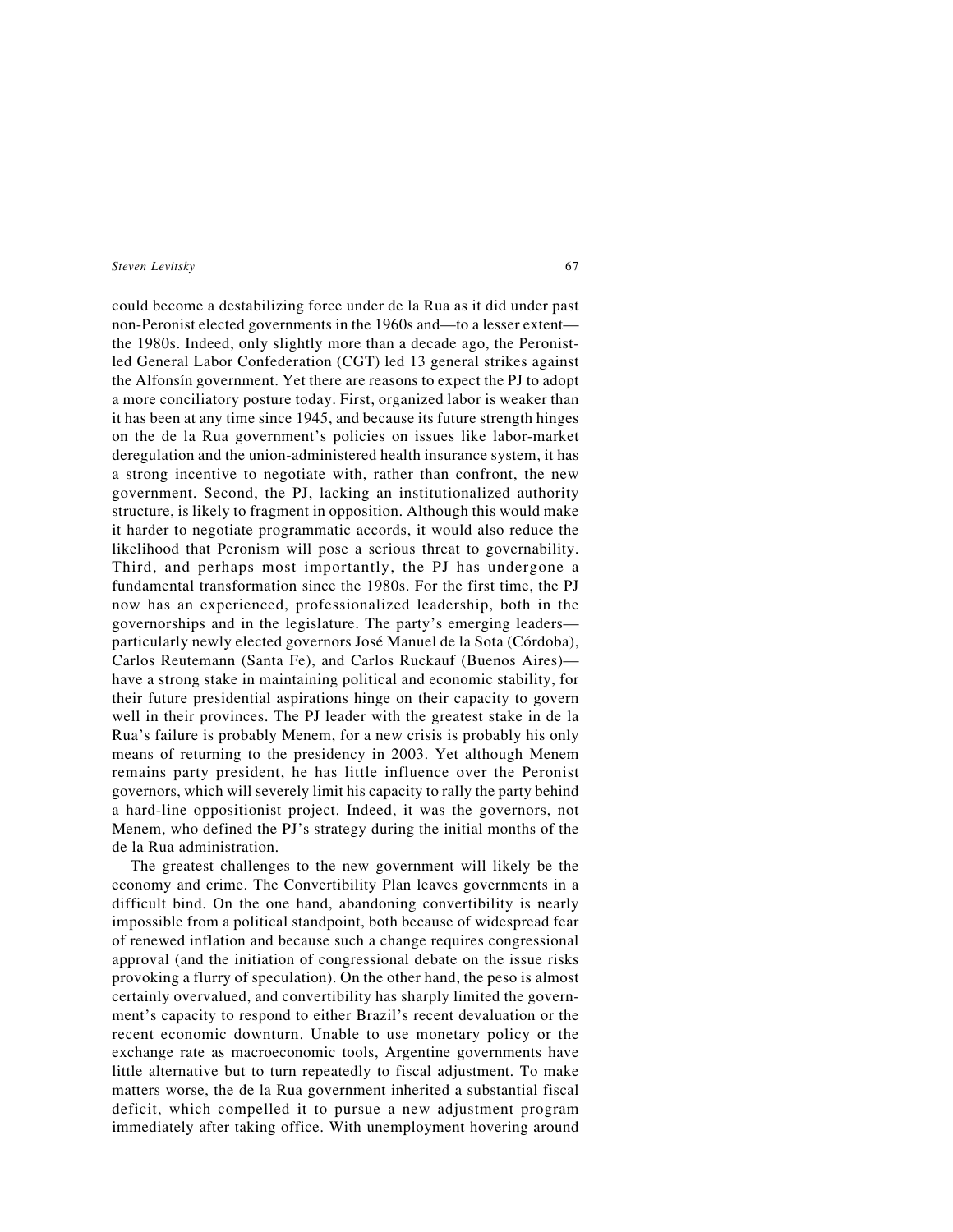14 percent and many middle-class and working-class Argentines still reeling from a decade of adjustment, it unclear how long these cycles of belt-tightening can be sustained.

A second area of concern is public security. The crime issue has raised so much public concern that Buenos Aires governor Carlos Ruckauf appointed Aldo Rico, an ultranationalist former military rebel who espouses highly authoritarian means of maintaining public order (and put some of them into practice as mayor of the municipality of San Miguel), as his secretary of security. That Rico's appointment was not only acceptable but indeed highly popular in Argentina's largest province suggests that the failure of moderate and liberal politicians to address the crime problem adequately could have very negative implications for civil liberties.

 Given the relative strength of Argentina's core democratic institutions, however, these problems are unlikely to be regime-threatening. If de la Rua can deliver on his promise of a "boring" government without major scandals, large-scale policy reversals, or institutional crises, the routinization—and perhaps deepening—of Argentine democracy can be expected to continue. Indeed, it is one of the great paradoxes of Menem's presidency that at its close, in spite of Menem's evident lack of interest in strengthening democratic institutions, the prospects for stable democracy have perhaps never been better.

#### **NOTES**

The author thanks David Altman, Javier Corrales, Jorge Domínguez, Sebastian Etchemendy, James McGuire, Michael Shifter, and Guillermo O'Donnell for their helpful comments on earlier versions of this article.

1. Adam Przeworski and Fernando Limongi, "Modernization: Theories and Facts," *World Politics* 49 (January 1997), 170.

2. See Guillermo O'Donnell, "Delegative Democracy," *Journal of Democracy* 5 (January 1994): 55–69; Juan J. Linz and Alfred Stepan, *Problems of Democratic Transition and Consolidation: Southern Europe, South America, and Post-Communist Europe* (Baltimore: Johns Hopkins University Press, 1996): 200–204; Larry Diamond, *Developing Democracy: Toward Consolidation* (Baltimore: Johns Hopkins University Press, 1999), 34–35.

3. See Guillermo O'Donnell, "Delegative Democracy" and Guillermo O'Donnell, "Horizontal Accountability in New Democracies," *Journal of Democracy* 9 (July 1998): 112–26.

4. See Guillermo O'Donnell, "Delegative Democracy"; Liliana De Riz, "Argentina: Democracy in Turmoil," in Jorge I. Domínguez and Abraham F. Lowenthal, eds., *Constructing Democratic Governance: South America in the 1990s* (Baltimore: Johns Hopkins University Press, 1996); Carlos S. Niño, "Hyper-Presidentialism and Constitutional Reform," in Arend Lijphart and Carlos H. Waisman, eds., *Institutional Design in New Democracies* (Boulder, Colo.: Westview, 1996); Juan J. Linz and Alfred Stepan, *Problems of Democratic Transition and Consolidation,* 200–204; Ferrera Rubio and Goretti, "When the President Governs Alone"; and Larry Diamond, *Developing Democracy*, 34–35. For a